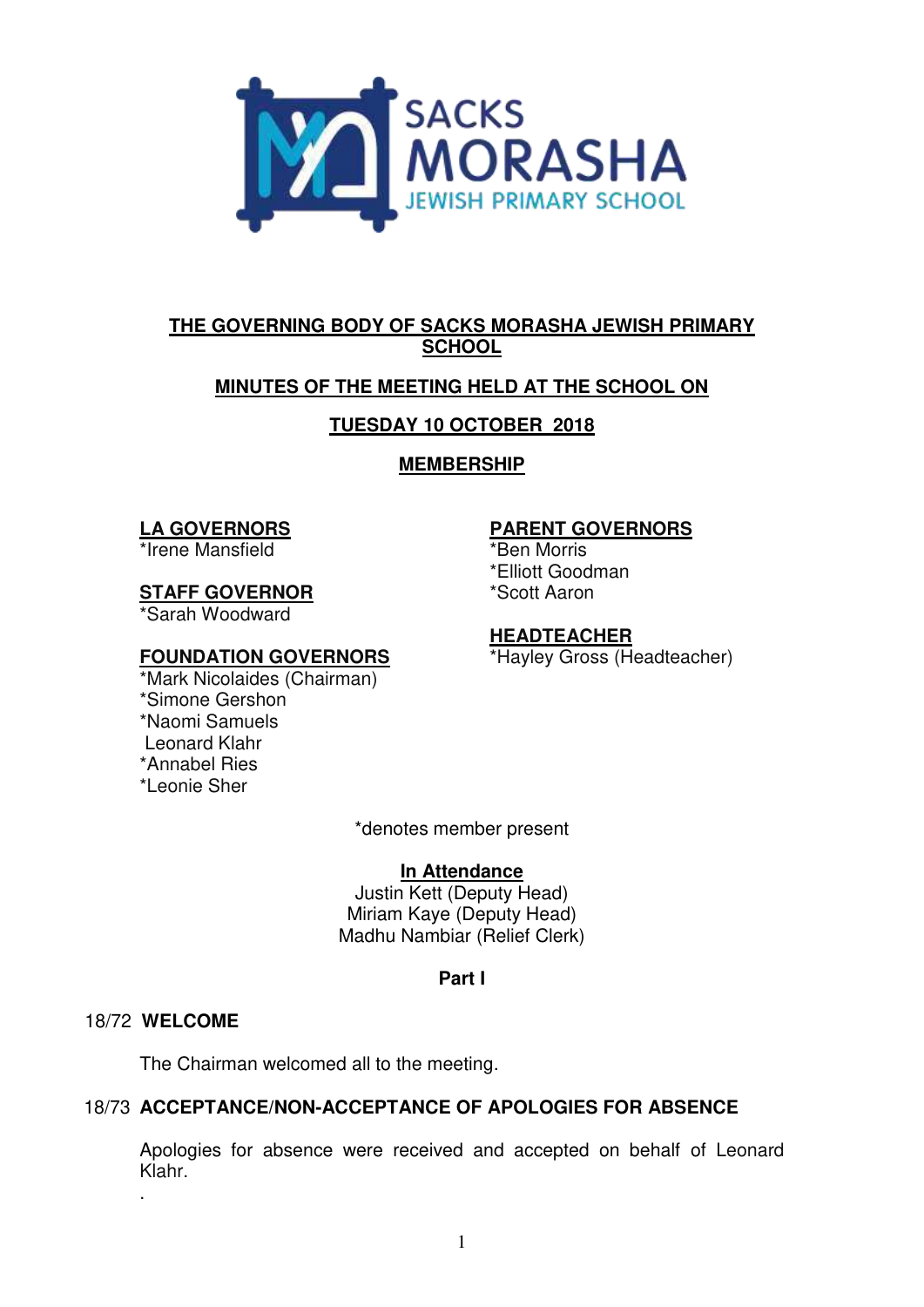#### 18/74 **DECLARATION OF PECUNIARY INTEREST**

There were no pecuniary interests declared by Governors in the current agenda.

#### 18/75 **MINUTES OF THE GOVERNING BODY MEETING HELD ON 17 JULY 2018**

The minutes of the meeting held on 17 July 2018, copies of which had been circulated prior to the meeting, were **CONFIRMED**.

#### 18/76 **MATTERS ARISING**

There were no matters arising not covering in the meeting.

#### 18/77 **MORIAH**

 Governors and the Headteacher reviewed the arrangements around the Headteacher spending some of her initial period at Moriah based on the 'Report on Two Schools' which had been circulated with the agenda.

Arising for the ensuing discussions:

- Governors asked about the benefit to the School. The Headteacher provided a reminder about the money the School is paid from the MAT fund for her time. She went on to add that she was picking up some good practices from the other two schools and her leadership skills were being developed by working with Kirsten Jowett. Comparison of issues and positive elements at the other schools, provided a fresh perspective in relation to the School.
- There was a concern about how parents at the School viewed the situation as there had been some incorrect information spreading among them which had filtered back to Governors.

It was agreed that the communications about the status quo needed to be sensitively and honestly handled by all School staff.

The School staff left the meeting.

### **MOTION OF CONFIDENTIALITY**

RESOLVED that, because of its nature, the business to be transacted be treated as confidential and not for publication.

The staff returned to the meeting and were advised of the Governing Board decision.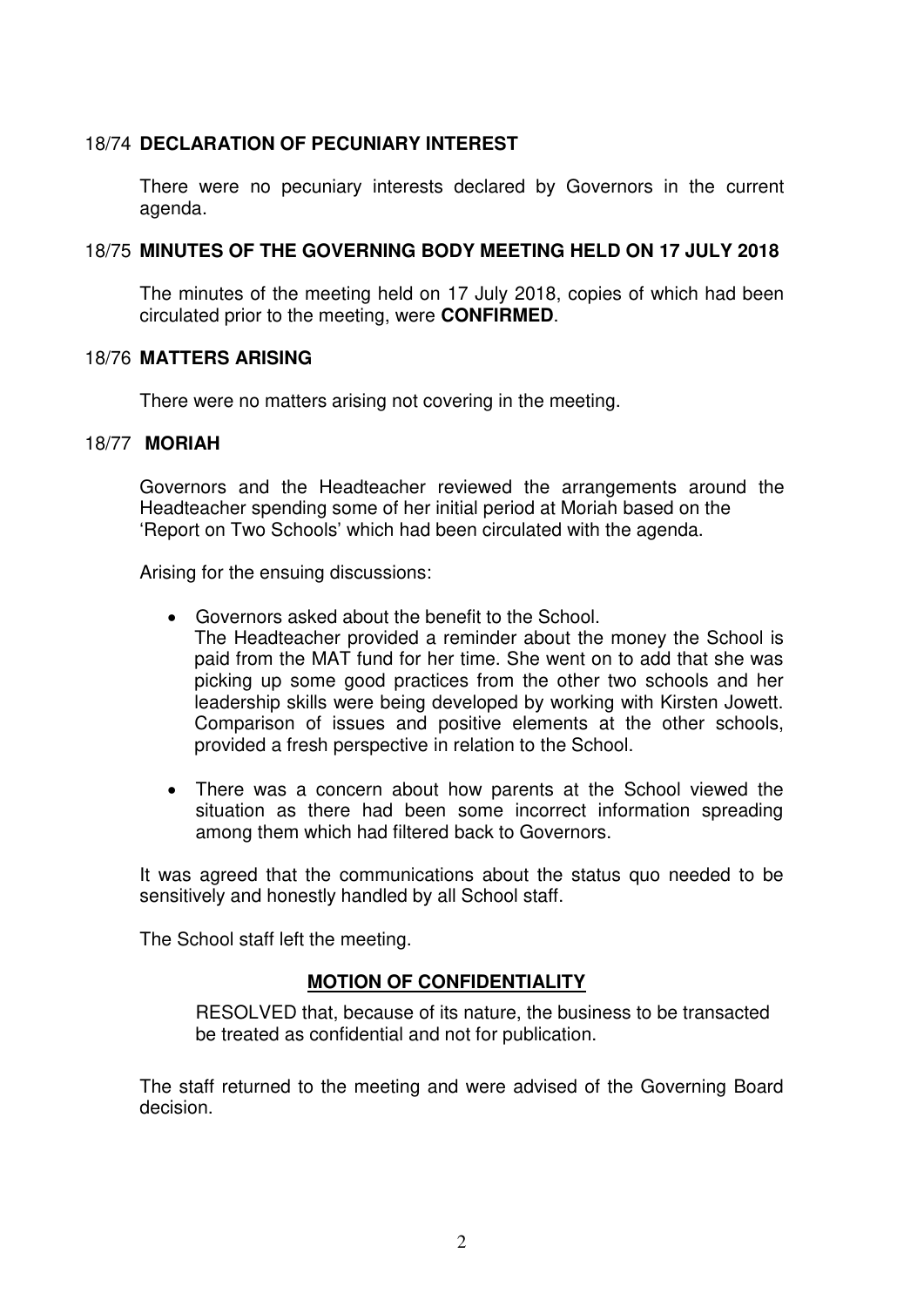The Governors explained their decision and that the assistant heads may get uplift for their roles but these matters would be discussed at a subsequent meeting.

## 18/78 **SCHOOL EVALUATION FORM AND SCHOOL DEVELOPMENT PLAN**

The Headteacher provided a verbal report as follows:

- The action plan had been put into practice and had been modelled on the Ofsted criteria to make it easier to reflect the planning for an Ofsted visit.
- The Headteacher noted that the SEF was a working document that she kept updated and which helped her keep priorities fresh.
- New staff were settling in well and the staff had generally established a good working rapport.
- Book scrutinies were being done weekly.
- A new pay policy had been drafted and would be circulated to the Governors for comment.
- The Child Protection Policy draft had been sent to the Safeguarding Officer at the LA and the Headteacher was due to meet with the officer to discuss this and be updated of any other safeguarding developments.
- The staff were planning to hold an epilepsy awareness raising day to help children learn how to show kindness and understanding to fellow pupils with the condition.
- This would also be used as an opportunity to teach children basic first aid.
- The Happiness Committee set up to support the health and wellbeing of staff, were meeting termly and it appeared to be going well.

Governors asked what the priorities would be if Ofsted announced a visit in the coming weeks and how were these being managed. The Headteacher replied that their immediate concern was Early Years which included teaching at greater depth, writing and the facilities in the playground. The leadership were analysing data, scrutinising reviews and teaching plans to manage the issues.

The Governors asked to be kept updated about the developments and the Headteacher and Deputy Headteacher agreed to draw up a question and answer document to clarify all the issues and proposed actions towards Ofsted preparation.

**ACTION:** Headteacher and Deputy Headteacher

The Governors thanked the Headteacher for her report.

## 18/79 **KODESH**

 The Governors thanked the caretaker for setting up the arrangements for the Sukkot.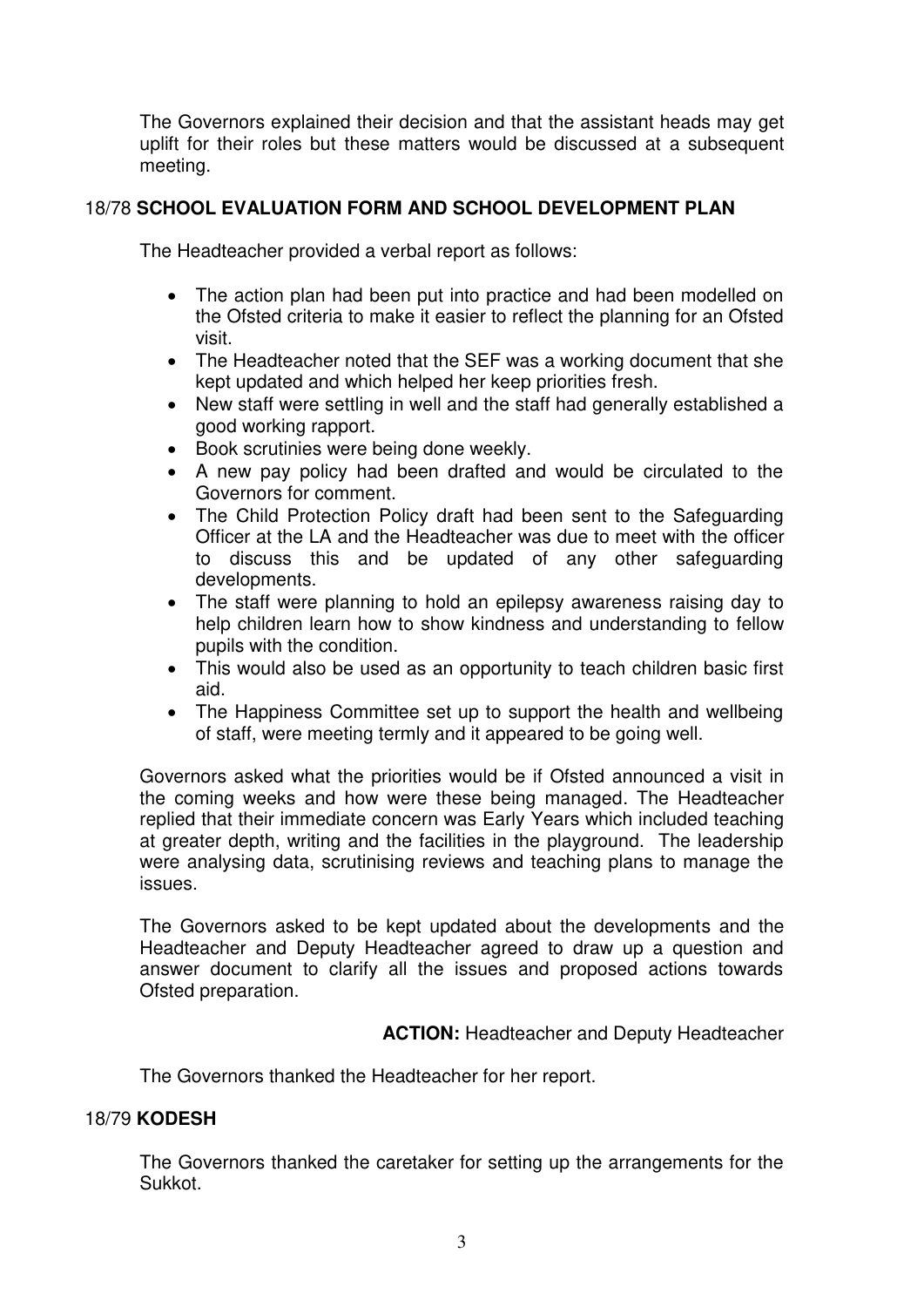The Governors heard that there continued to be concerns around the teaching of the Kodesh curriculum following the departure of staff and particularly for the reception class.

It was noted that other Jewish schools were experiencing similar problems and an update to the situation would be presented to the Governors after half term.

#### **ACTION:** Headteacher

### 18/80 **GOVERNING BODY – ALLOCATION OF RESPONSIBILITIES**

The Chairman circulated the proposed Key Responsibilities chart and the outline of the reporting cycle.

Governors were requested to send the Chairman feedback by email.

#### 18/81 **COMMUNICATIONS**

 The Chairman proposed that matters relating to the Headteacher's absence from the School was put forward for discussion with parents.

A separate forum would be planned to discuss the MAT.

 The Governors agreed there needed to be a pro-active communications plan which would include a parent survey with possibly an incentive to encourage wider feedback.

 A working committee would draw up a draft survey and the results could form the basis for an improvement plan.

**ACTION:** Chairman, Ben Morris, Simone Gershon, Scott Aaron

#### 18/82 **BEHAVIOUR**

 The School Behaviour Policy 2017, copies of which had been previously circulated, was received and noted.

The Headteacher requested that Governors review the policy which contained some revisions from last year and send her feedback.

### **ACTION:** All Governors

Governors asked if cyber bullying had been covered and were informed that the sections on safeguarding would deal with issues arising from the use of the internet.

The Headteacher was questioned about how the policy impacted the parent's role and she explained how parents were involved in all stages of the processes before and if, any formal sanction was required.